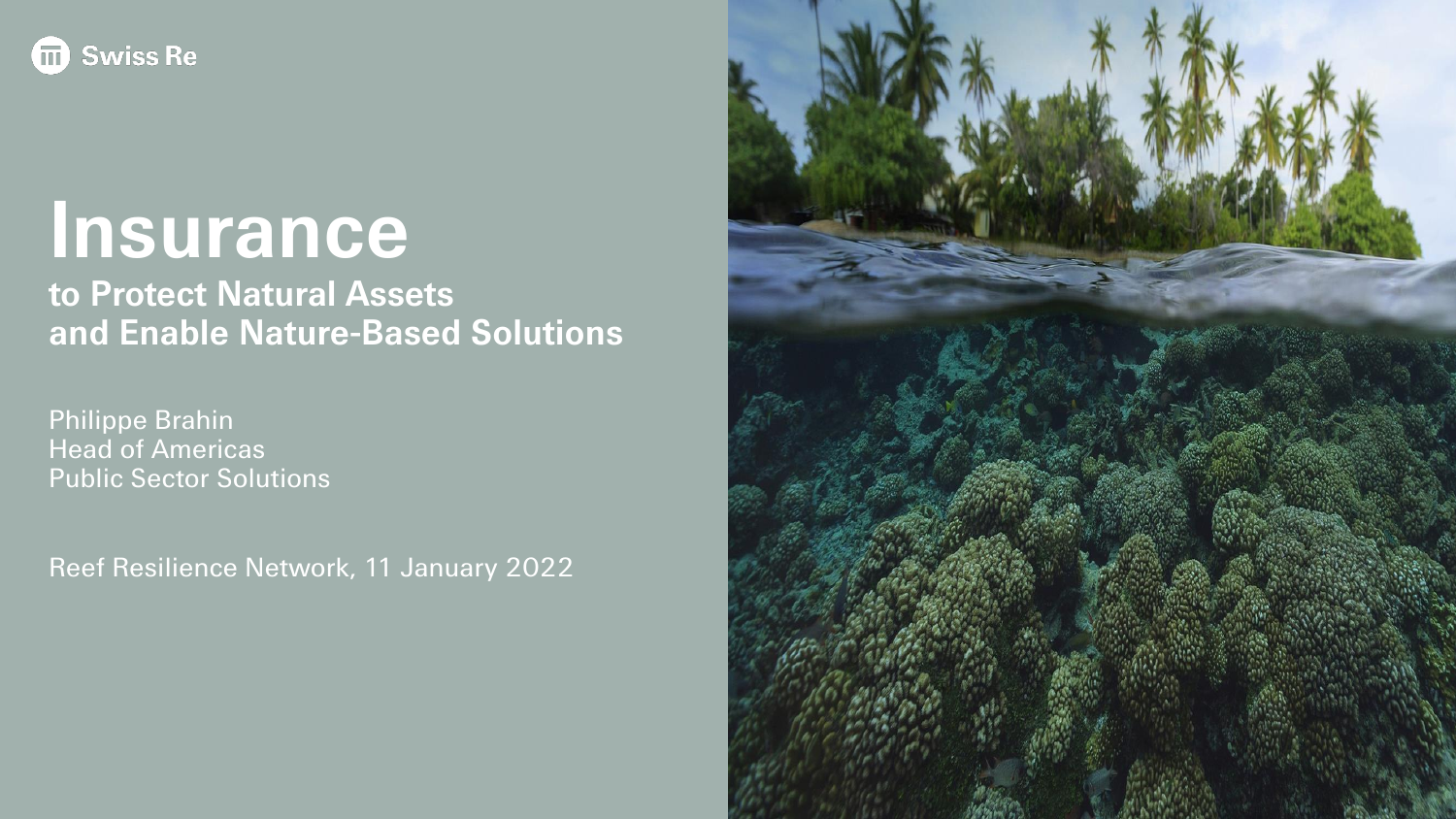### Swiss Re is a global re/insurance group with superior capital strength

- Swiss Re is a truly global and highly diversified reinsurer, founded150+ years ago in Zurich
- Leading position with Gross premium written totaled USD 42.9bn in 2020
- Swiss Re provides re/insurance and other forms of insurance-based solutions across all geographies
- Superior capital strength, with Group SST at 234% and AA- rating, making Swiss Re a reliable partner
- Leading knowledge company in the industry with unique R&D capabilities

#### **Dedicated team to develop Public Sector Solutions**



*Our vision: We make the world more resilient*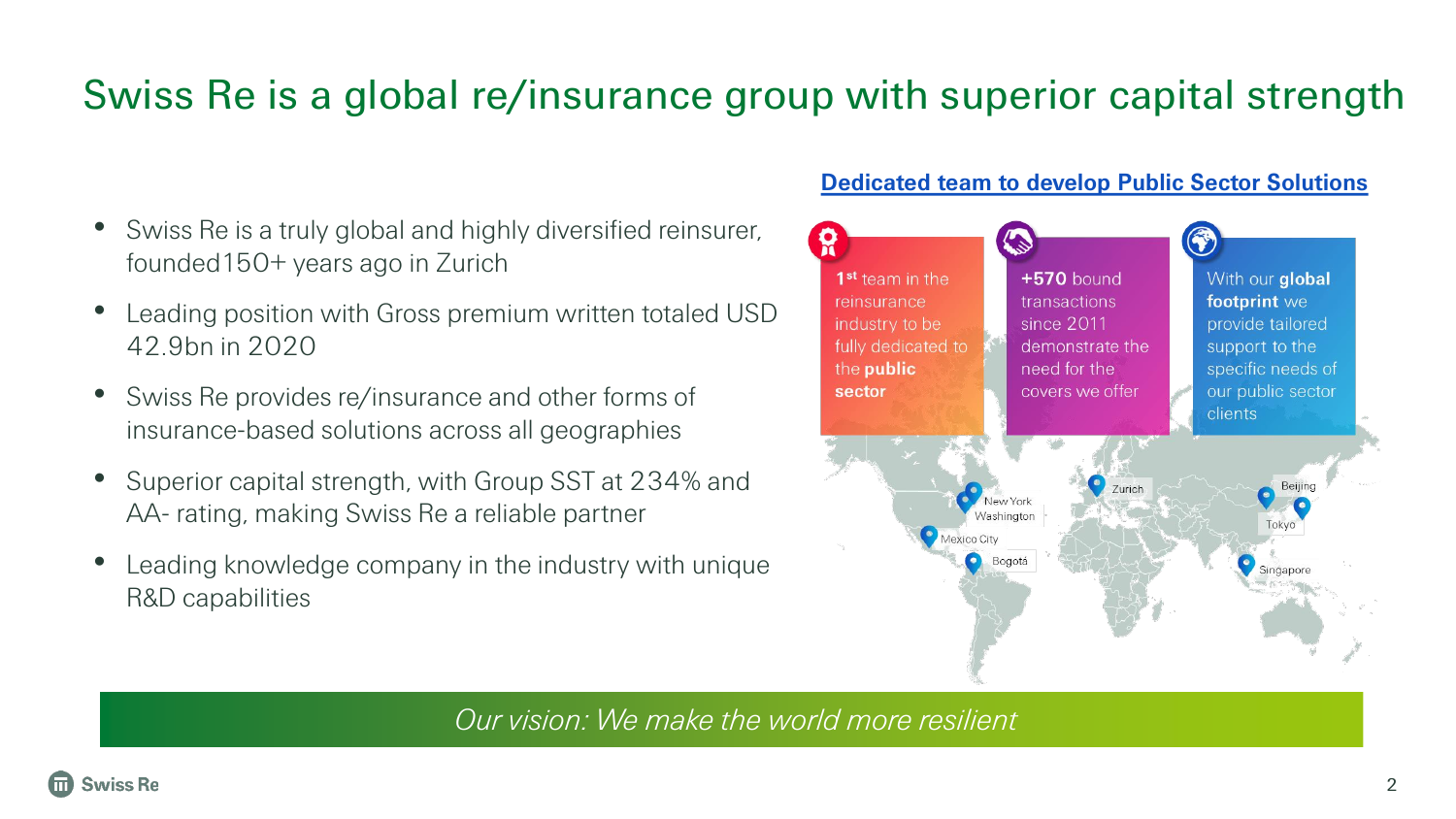### Only a small portion of catastrophe risk is insured

This exposure impacts a country's economy and ability to recover from shocks



# $70%$

of global economic losses caused by natural catastrophes over the past decade were **uninsured**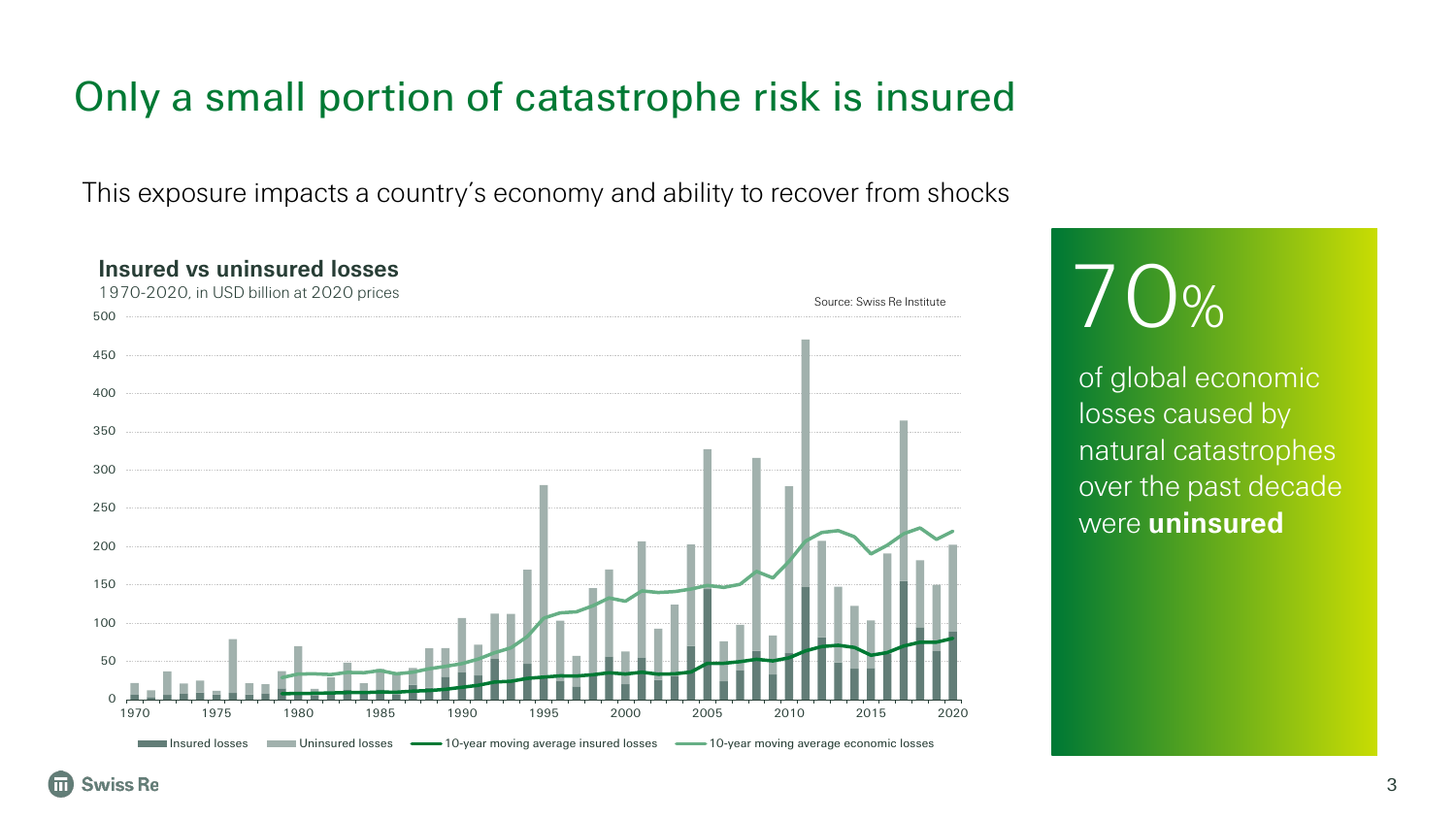### A range of tools are available to reduce risk

Insurance, combined with risk mitigation and other tools, protects public budgets



#### **Insurance solutions provide distinctive advantages**

- ✓ **Guaranteed access to funds for recovery**, up to agreed cover limits
- **Budget planning certainty** based on predetermined premiums
- ✓ **Speedy delivery**, especially with innovative instruments such as parametric solutions
- ✓ **No payback obligation,** in contrast to loans
- ✓ **Reduction of a country or city's contingent liabilities**, with positive implications on rating
- ✓ **Limits the pressure to divert funds** from other projects to affected areas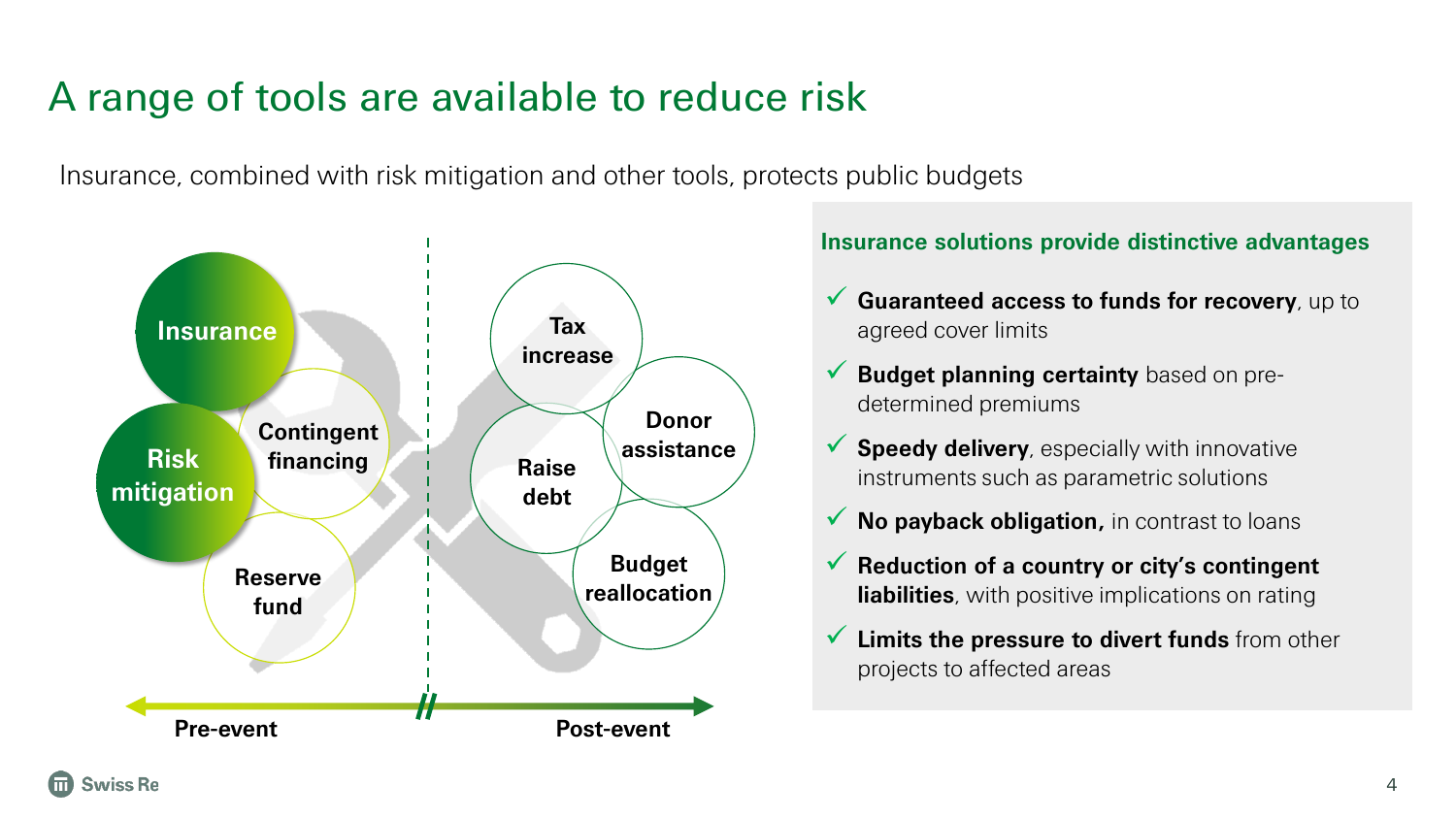## Indemnity versus Parametric - Two types of insurance



#### **Parametric insurance**



#### **Parametric considerations:**

- Fast pay out, with no loss assessment required
- Pre-agreed amounts and flexibility in use of funds
- Transparency and use of objective data
- Basis risk  $-$  pay out may differ from actual loss

**Swiss Re**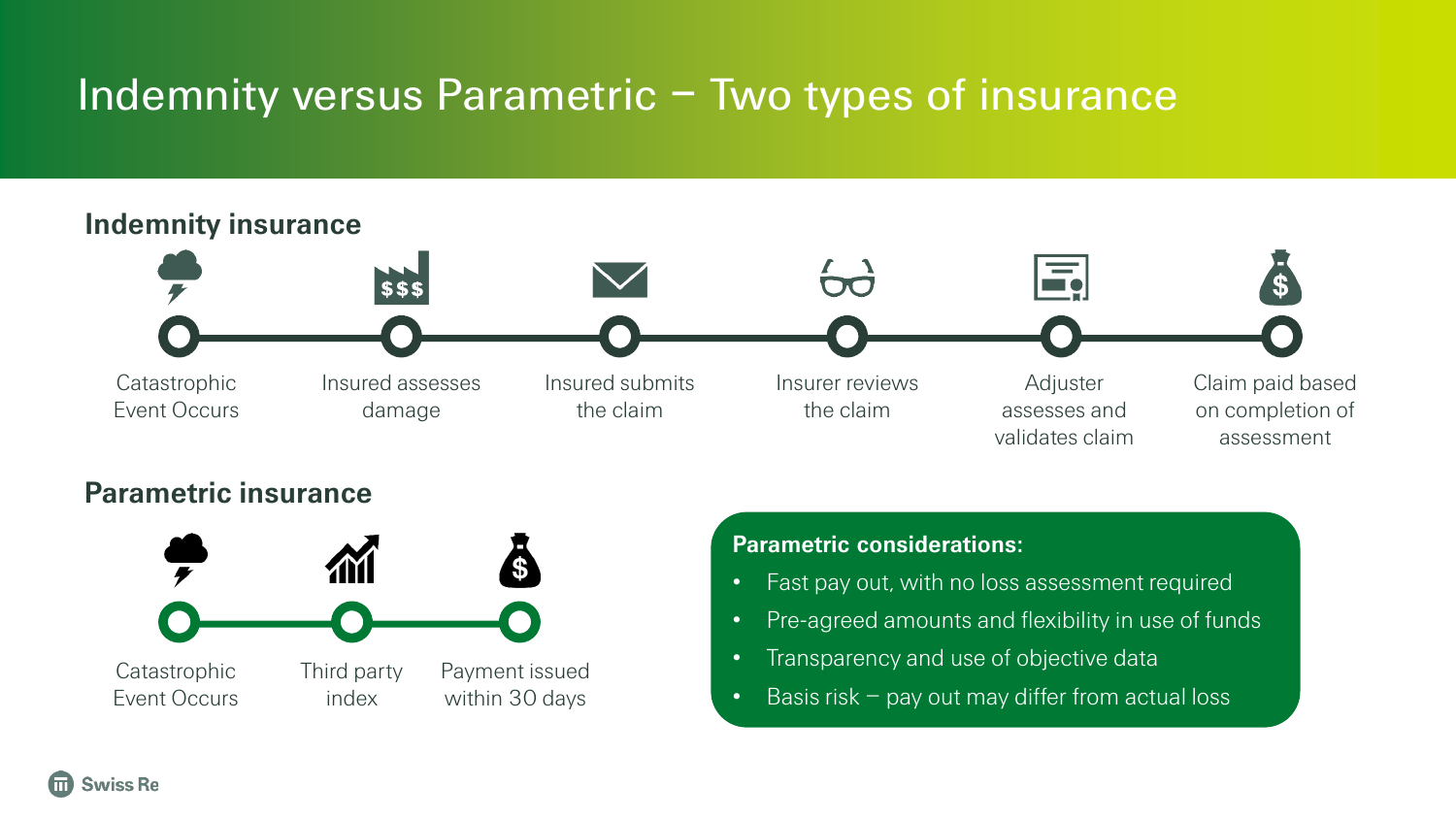**Nature-based solutions provide** Protecting nature: who and what is exposed? **environmental, social and economic benefits to communities and businesses.** 

**Investing in nature is an effective and cost-efficient adaptation measure in the fight against climate change**



Businesses – protect the revenue earnt from activities based around natural resources, and cover costs when business is interrupted due to natural or man-made catastrophes

Government agencies  $-$  insure against the cost of damages, regeneration and associated revenues, with quick cash for clean up and restoration of public nature sites



Investors – insure green projects against delays or non-completion, protecting the investment and returns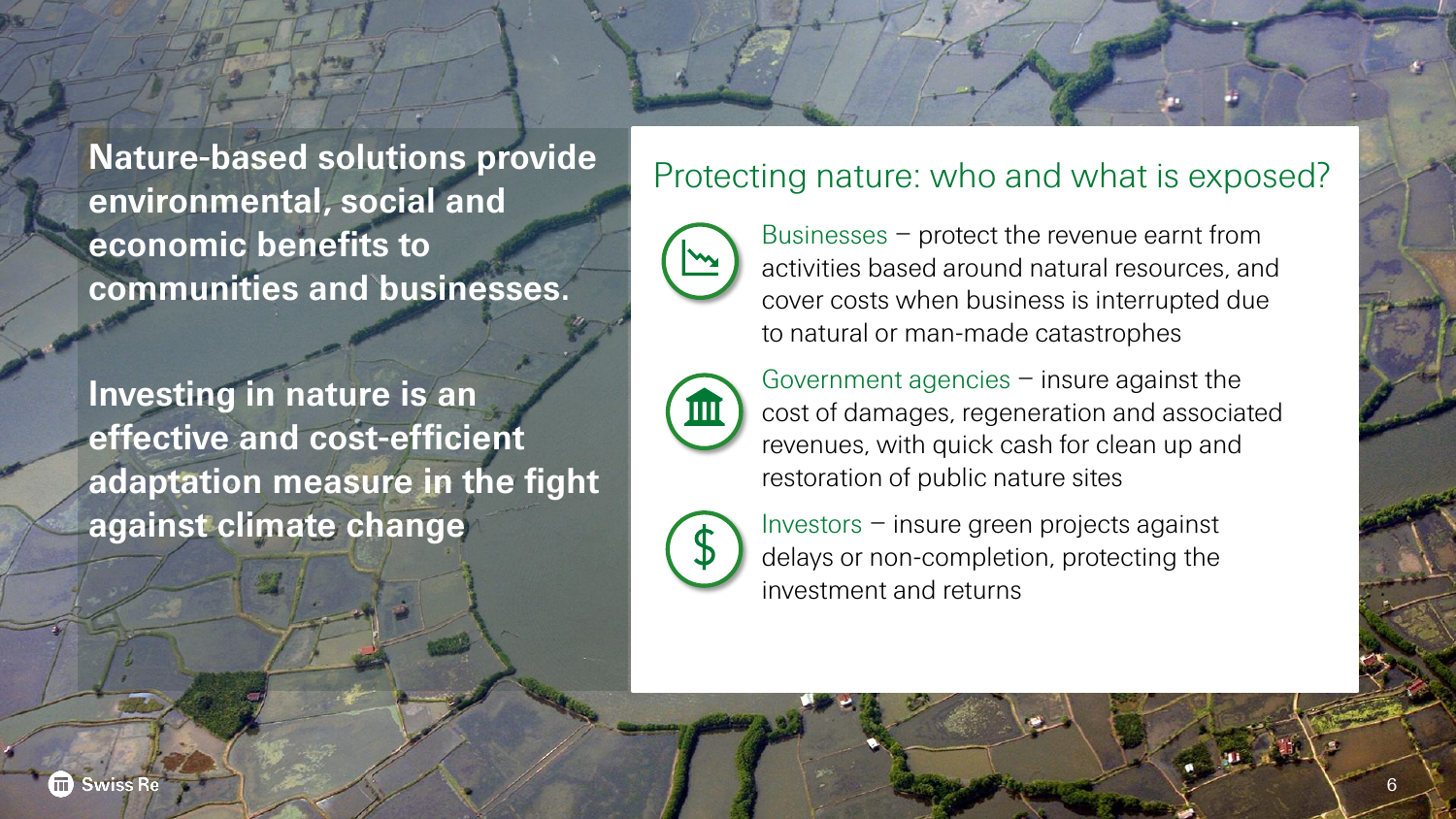### Designing the right insurance solution in relation to Nature-Based Solutions





### **Identify the asset**

that needs protection (is it a source of tax revenue, or cultural heritage, or national landmark?)



### **Understand the risks**

what are the risks and threats? how often will they occur, and how do they impact the natural asset?



### **Determine the cost of damage**  how much is needed to fund repairs/restoration? and what do these funds need to cover?



### **Identify premium funding**

who pays the premium? ensure sustainable cash flows for ongoing premium payment and protection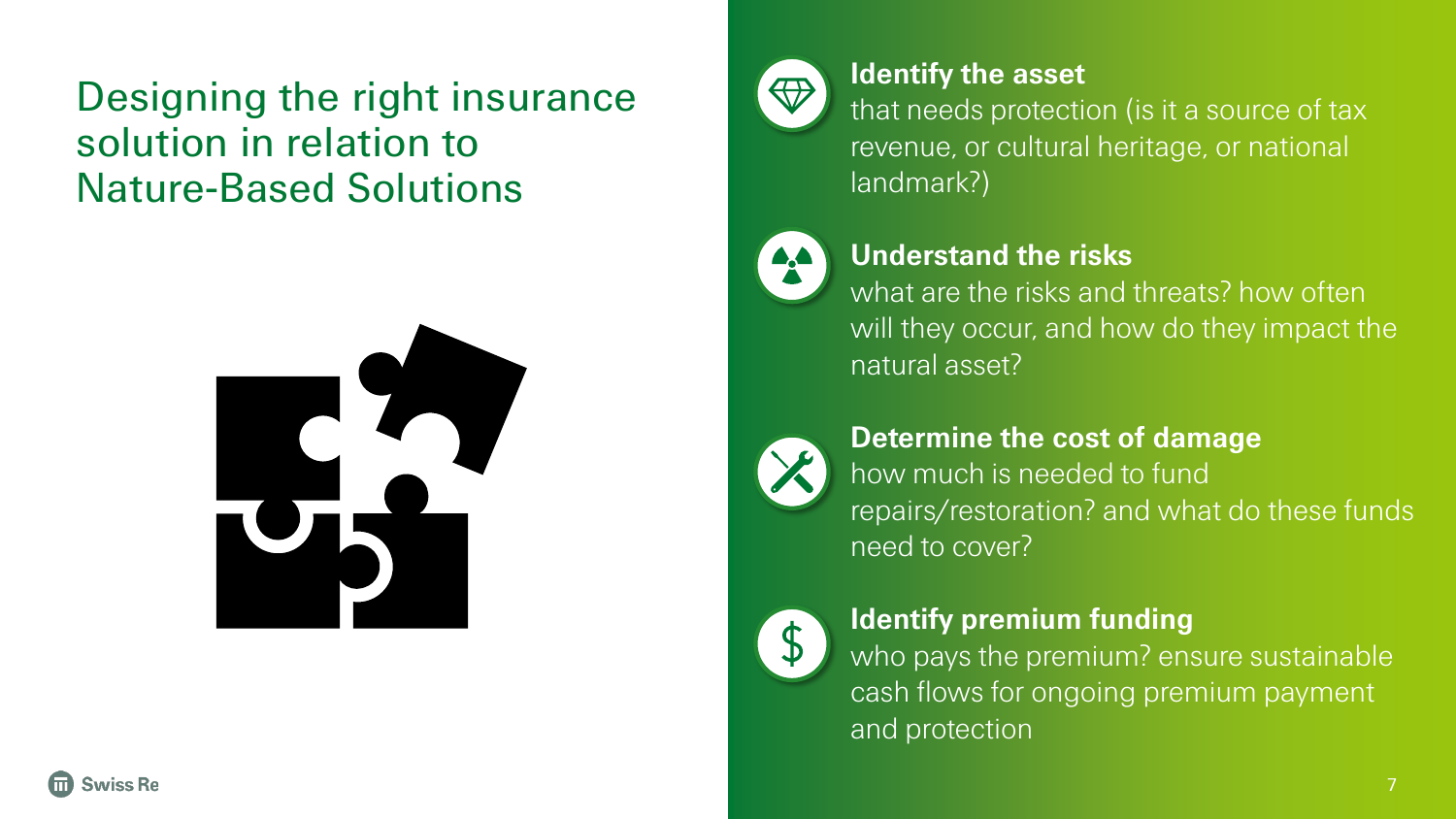### Successful insurance models for replication – Case study 1

- In 2017, Swiss Re launched the world's first naturebased insurance solution to protect Mexico's **Quintana Roo coral reef**
- Collaboration with The Nature Conservancy (TNC), Mexican regional governments, local universities, property owners, and Swiss Re
- **Parametric insurance** cover based on wind-speed index
- Creation of the Coastal Zone Management to administer the solution

#### **Coral Reef Hurricane Cover Mexico**

*Innovative insurance solution to facilitate fast recovery and restoration activity* 

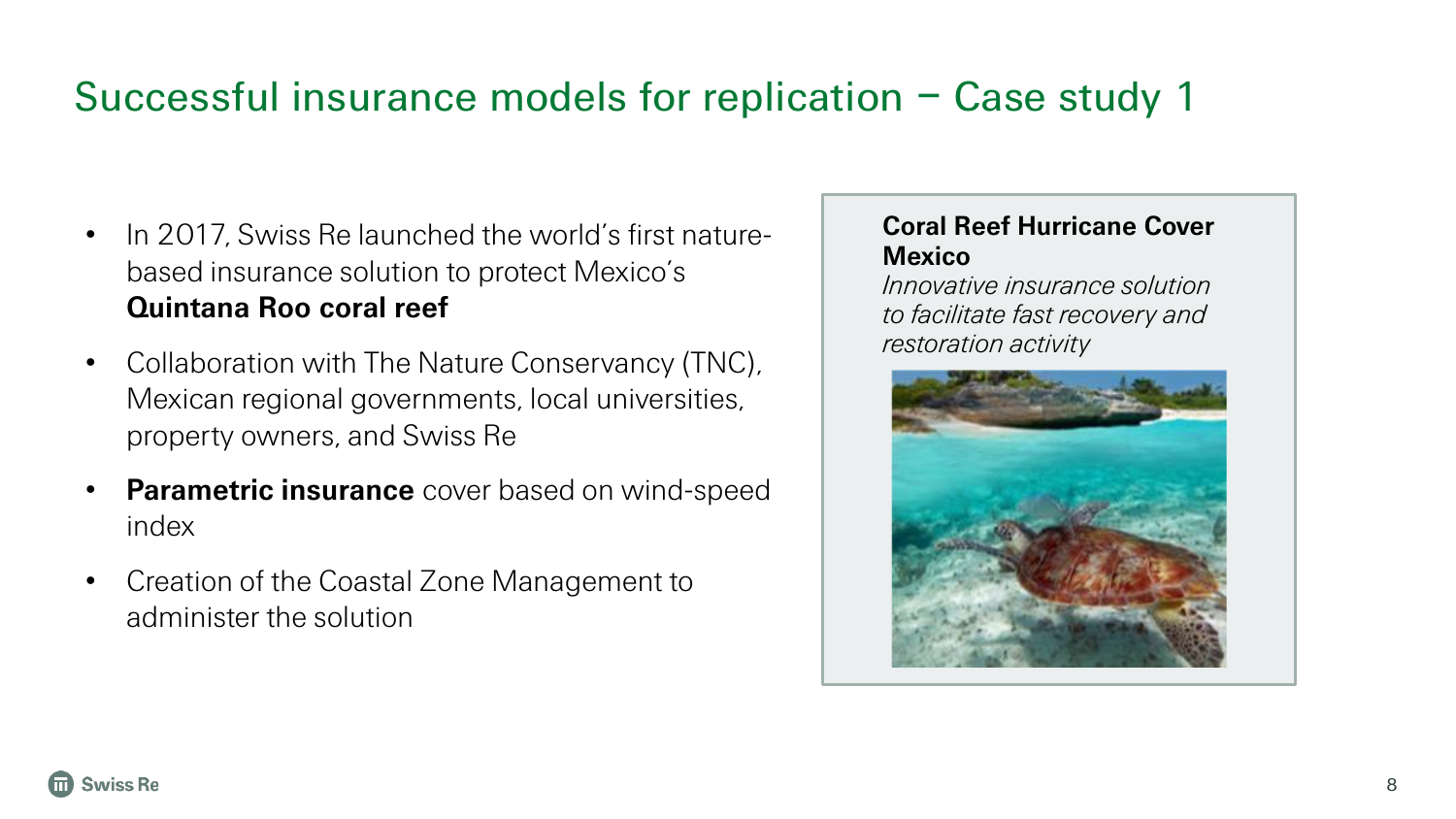### Successful insurance models for replication – Case study 2

- In 2019, Swiss Re provided construction risk coverage for the restauration of a **sand dyke on the island of Texel** in the Netherlands
- Collaboration with local water management company, construction engineer teams, local authorities, and Swiss Re
- **Traditional insurance** cover for an innovative project
- Project won prizes for best public collaboration and biodiversity strengthening

#### **Prince Hendrik Sand Dyke The Netherlands**

*Insurance to de-risk and accelerate investment in a naturebased infrastructure project*